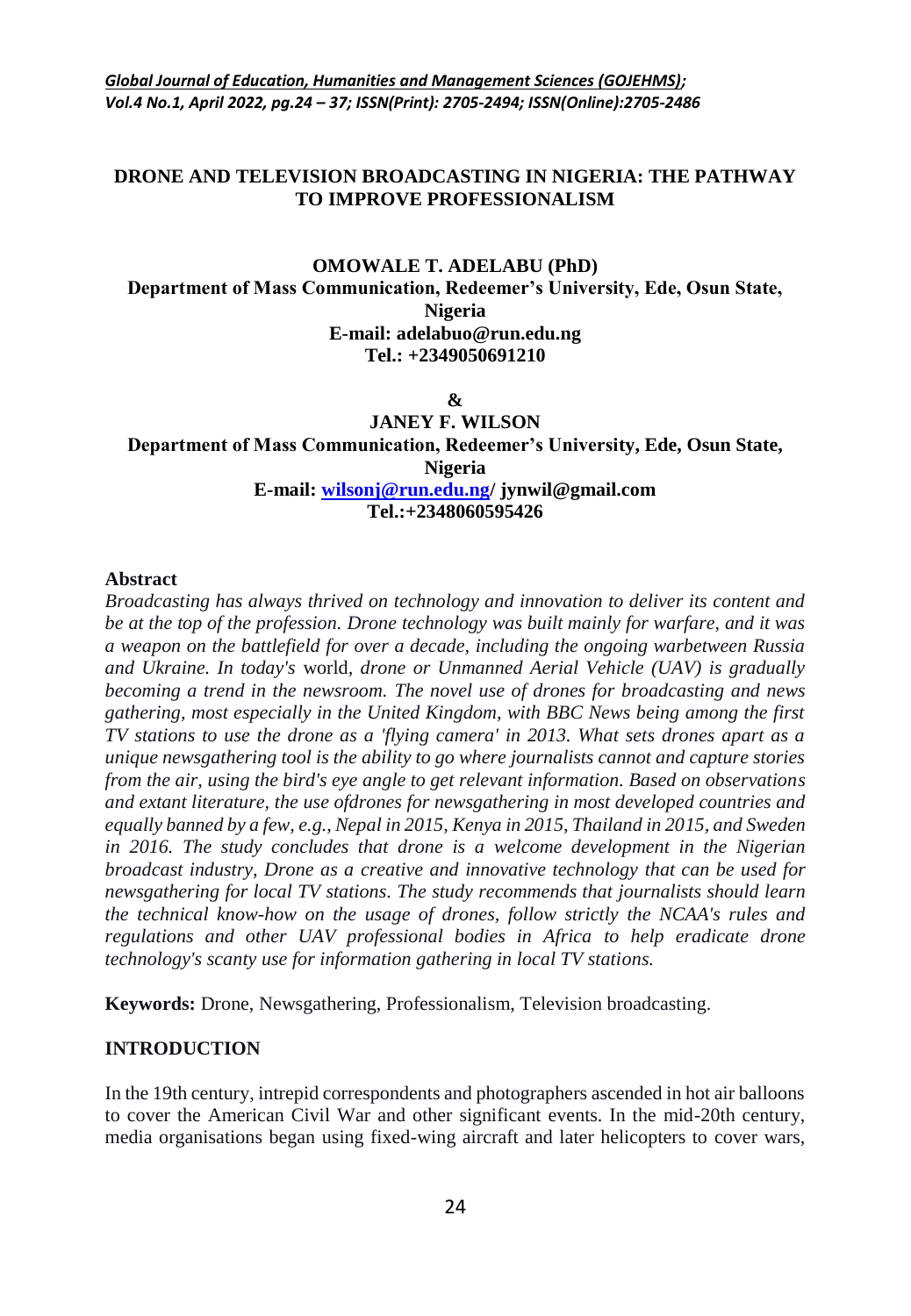fires, protests, and myriad other high-risk assignments' (Goldberg, Corcoran & Picard 2013).

Drones are a new tool for newsgathering used by citizen journalists and established media organisations. The birth of the digital age brought with it a rapidly evolving news gathering and distribution process. Drone Journalism refers to the utilisation of drones to gather news in a wide range of journalism and mass communication services. Several studies revealed that there had been a tremendous increase in the use of drone technology over the years. Thus, drone journalism has been established to represent news gathered using this tool. Whitaker (2016); and Ntalakas et al. (2017) provided a simple definition by Matt Waite, who leads the Drone Journalism Lab, where he described drone journalism as "using a small crew-less aircraft to gather photo, video, and data for journalism.

According to Goldberg, [et.al.](http://et.al/) (2021) drones as an emerging technology in the news media industry are fast changing the narrative of journalism practice in the 21st century, particularly the newsgathering process in restive or hazardous environments via drone use or Unmanned Aerial Vehicles (UAVs). An Unmanned Aerial Vehicle (UAV), as the name implies, is an aircraft without a human pilot aboard. The aircraft is not the typical one as it is much smaller and manipulated from outside with remote control. Often described as a small aerial acrobat, this gadget comes in different forms are popularly known as drones; they are equipped with a different state of the art technology such as infrared cameras, Global Positioning Systems (GPS), GPS guided missiles, sensors, e.t.c. It is used mainly for surveillance, monitoring and mapping data (Flynt; 2017).

The capability to fly cameras and capture the world from a bird's eye view using drones has ignited the interest of news outlets that have seen tremendous opportunities for journalism through this miniature aircraft. This remarkable advancement in technology is quickly changing how news agencies and the media operate, and like other fields, have put drone technology to good use. For instance, cable news networks (CNN) use drones to augment traditional television coverage and improve vantage points. The news network has also launched a team to fly and operate drones as a part of expanded news coverage to provide the benefits of planes and helicopters for a fraction of the cost (Business Insider Intelligence, 2017).

As Oyekola (2021) reported, Buki Ponle, the Managing Director of News Agency of Nigerian (NAN), supports the notion that drone as an enhanced technology is relevant to newsgathering. For more effective coverage of events and activities, declared that drones should be deployed in six (6) primary areas of the country to get news information from areas that are difficult to penetrate, like a crowd, demonstration, including peaceful or violent protest. Drones can get there to cover and get the story. NAN's desire to improve news coverage and align with advanced technology is on the high side.

The rise of the reliance on drones by the media worldwide has become a subject of research by professionals and students of Journalism and Media Studies. Drone journalism has been the subject of a remarkable number of academic publications since 2013. With the rapidly evolving drone technology, many media platforms started experimenting with drones,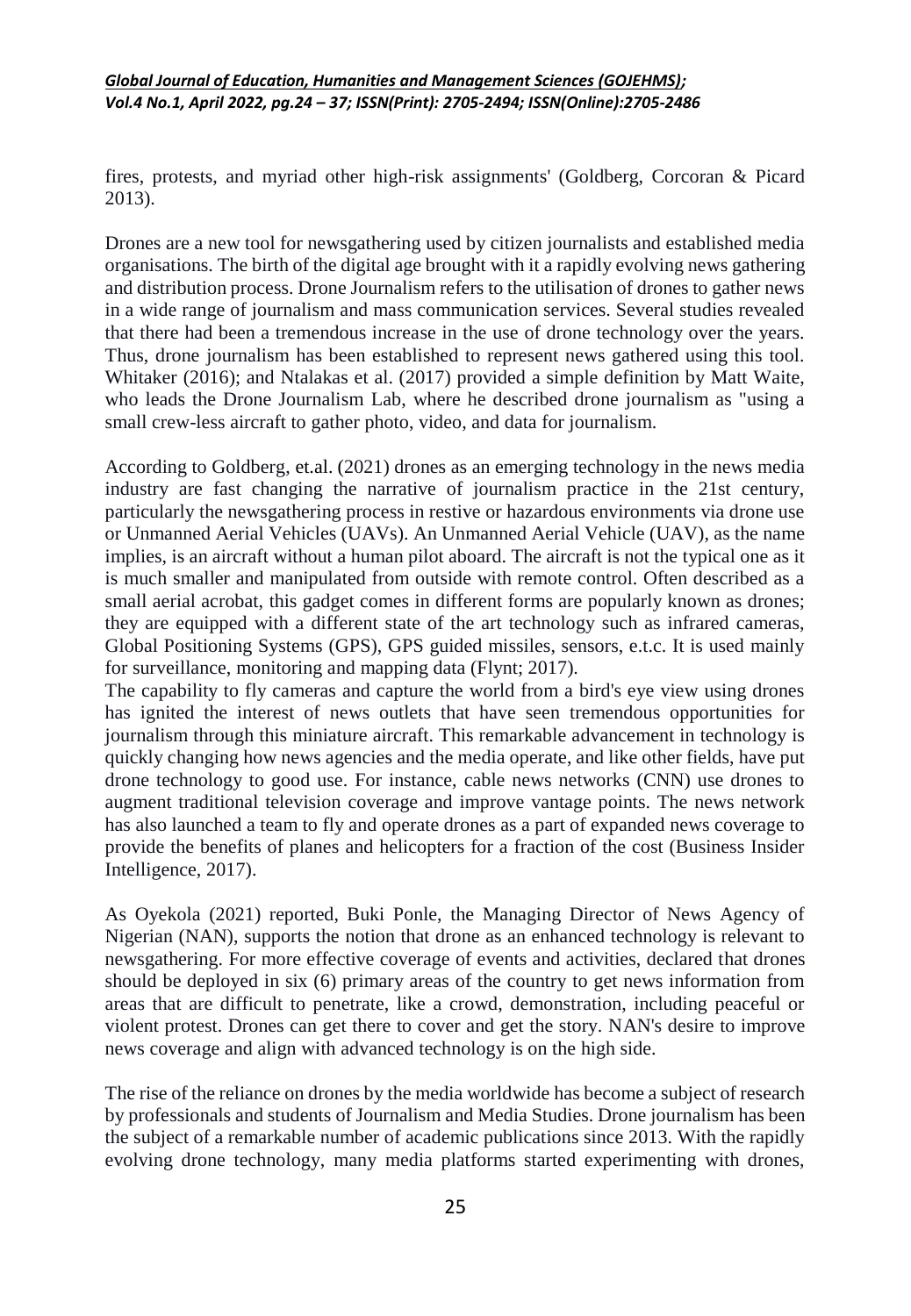leading to increased drone users worldwide. A lot had changed between 2015 when the article: "News Drones: An Auxiliary Perspective" was published by Postema and now. According to Tremayne and Clark (2014), "the implications for the field of journalism and mass communication are numerous, with practical, theoretical and ethical dimensions" (p.232).

Drones have been deployed for multidisciplinary functions they can be used to carry a multitude of data-gathering devices, including geographic information systems to map the extent of wildfires, or sensors to measure radiation levels, wind speeds, or thermal images (Bellows, 2013; Schroyer, 2013; Culver, 2014;). The ability to gather this type of data opens up the possibility of an entirely "new form of reporting, offering to the UAS operator a completely new way to discover, investigate, and track a story" (Bellows, 2013, p. 612).

According to Bellows (2013), drones "stand poised to revolutionise the media in much the same way the internet has changed the print media" (p. 596). Media revolution can be attributed to the fact that drones are relatively inexpensive and can be deployed to humanly inaccessible areas with minimal risk and exposure to danger- new site for construction, forest survey, and the war zone. Goldberg, Corcoran & Picard (2013) asserted that "drone journalism has a great potential to obtain footage without journalists being observed or in places to which it is unadvisable to send reporters because of the risks involved. Goldberg et al., 2021 pointed out that "reporters could obtain images with certain guarantees for their safety since they would not have to run the risk of being caught in unpredictable situations like the lingering insecurity problems in Nigeria and the Lekki Tollgate killings during the END SARS protests in 2020" (P. 3)

In addition, the quality of videos and images obtained from drones has continually endeared them to media organisations. Roug (2014) asserted that some drone videos have had "a vivid, eyewitness feel that far surpassed the quality of shots from cameramen behind yellow police tape" (p. 29).

Hence, this study wants to look at how the use of drone for television broadcasting in Nigeria can improve professionalism.

## **Statement of Problem**

Before now, journalists lost their lives in the line of duty while covering civic demonstrations, protests and wars. Drones have been attributed with the power to modify the way we look at things. The act of gathering news utilizing drone technology is known as drone journalism. Unmanned Aerial Vehicles (UAV), often known as drones, became mainstream and has brought a revolutionaryexperience into the world of journalism and news reporting.It is an innovative technology that will bring a magnificent difference to journalism and signal new value networks Nevertheless, there has been a gap inthe scholarly exploration of how a drone can be used particularly in journalism for newsgathering in Nigerian television broadcasting.

Several studies have revealed a tremendous increase in the use of this tool over the years, such as (Klauser and Pedrozo, 2015; Rothstein, 2015). However, a survey held among 74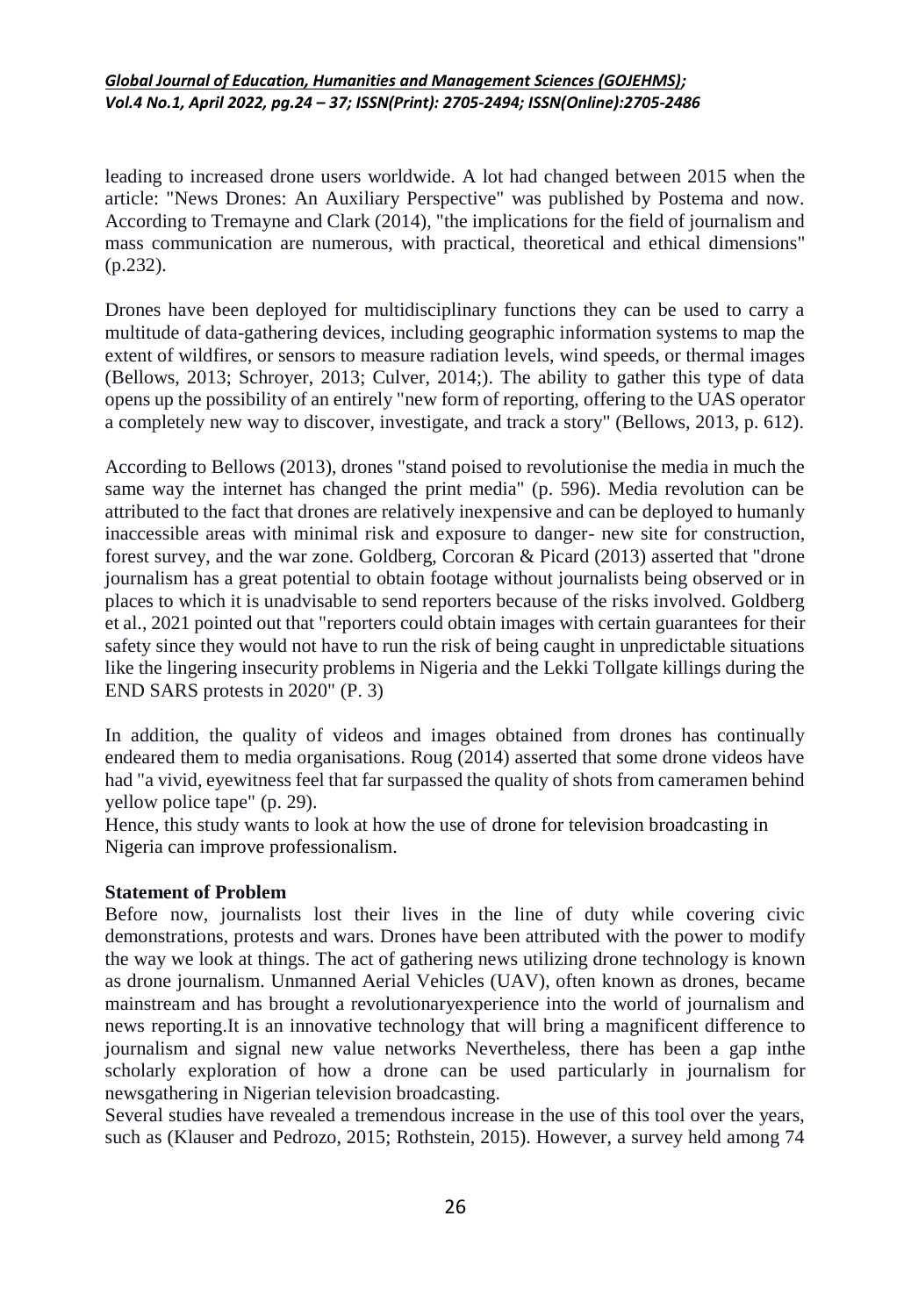journalism students of a British and a Dutch University, revealed that a minority (44 per cent) knows that drones can be used in journalism.

In Nigeria, the utilisation of drones by local television stations in newsgathering is not a popular practice; the Nigerian Civil Aviation Authority initially banned drones because of its invasion of privacy and the possibility of it-drone being used for spying. If government agencies, organisations, and individuals are discouraged from using and experimenting with drone technology, it is most likely because the government did not know its importance from the onset.

The fight against terrorism in the country's North East and North West and the attendant humanitarian crises has not received adequate media attention due to the challenges to human and resources posed by the security threats of sending reporters to those places for investigative journalism, a problem that can be easily resolved with the use of drone to gather on-site information. In most cases, they have had to rely on government-sanctioned footage and reports which may not necessarily convey an actual state of the war. Therefore, this paper explores the impact, the use of drones on newsgathering by broadcast stations will have in the quality of journalism and how drone technology increases professional journalism practices by broadcast stations in Nigeria.

# **Objectives of the Study**

This study sets to investigate the use of drone in television broadcasting and how it can improve professionalism in Nigeria

- 1. Examine the opportunities and challenges in the use of drone for television broadcast and how it can improve professionalism.
- 2. Find out the security dangers of using drone for newsgathering in television broadcasting.

# **CONCEPTUAL REVIEW**

## **Drone and Television Broadcasting in Nigeria**

The idea of Television broadcasting in Nigeria is credited to the first Western Region Premier, the late Chief Obafemi Awolowo. He launched television broadcasting at Ibadan, the headquarters of the region, on 31st October 1959 after he was denied permission to air his views through the national radio service in response to the alleged false accusation levelled against his party by the Governor, Sir John Stuart MacPherson. (Daramola, 2003; Okigbo, 1998:237 as cited by Alao, et al. 2013).Television later became a tool to promote education and interpersonal communication (Fisher, et al. 2020).

According to Kusamotu & Kusamotu (2017), as cited by Komolafe (2018) stated that drones were reported to have been found in Nigeria around 2015 and in May 2016, the Nigerian Civil Aviation Authority (NCAA) issued some safety regulations and conditions for ownership and usage. A few television stations in Nigeria-TVC, Channels, Arise TV use drone to gather news for the people to view live broadcast.

Russo (2016) they stated that while some journalists report being reluctant to use drones, others agree to the use of the technology to report on matters of public interest. Russo also opines that journalistic drone use is so successful, this opens talks for partnership between technology and research organisations with journalists and publishers to incorporate drones into modern journalism education.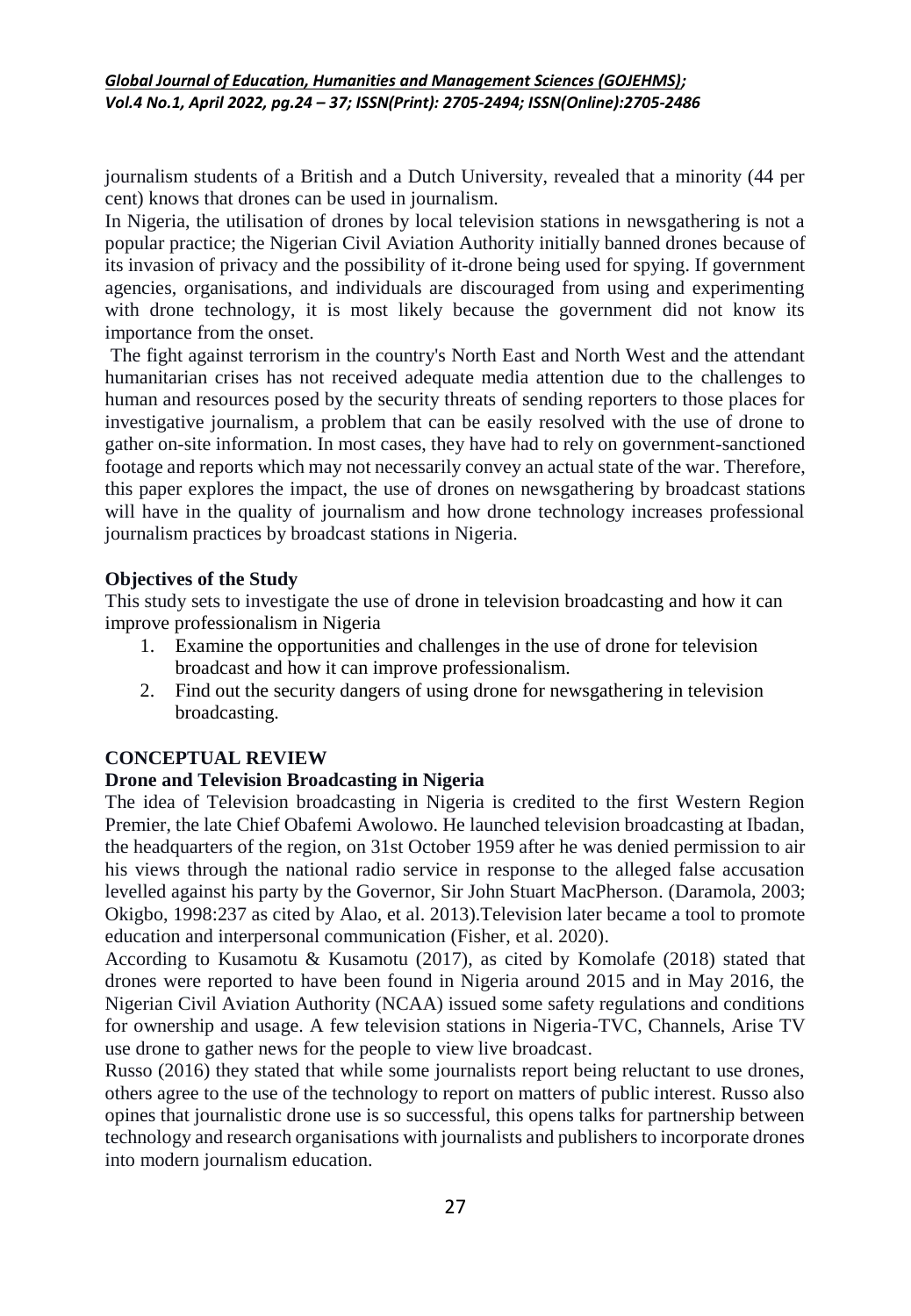What sets drones apart as a unique newsgathering tool is its ability to go where journalists cannot. The drone can tell scary and spectacular stories in remote, sensitive, and inaccessible areas that neither ground crew nor helicopters can capture, especially in the case of natural disasters such as earthquakes, floods, and war like the one going on between Russia and Ukraine.

# **Drone journalism: Opportunities and Challenges**

Since World War II, drone camera quality and its ability to fly cannot be matched with any other device. The opportunities created by drone technology in newsgathering and reportage includes;

**Extended options for storytelling**: Drone technology has become a new set of tools that journalists have at their disposal when it comes to storytelling. It can tell any story that happens outdoors, from traffic monitoring to riots, protests, natural disasters, war. There is almost no limit to what these drones can do when it comes to storytelling.

**Affordable**: Drone-eye in the sky is cheaper and more affordable than using a helicopter and crew members to get an overhead view of an event or situation (Cassimally 2013, Barrero (2017).

**Improved journalists' working conditions**: Drone technology has reduced journalists' on-the-scene reportage, especially if the environment is not conducive or favourable, which could be in the case of a protest, natural disasters, and the ongoing unprovoked Russian invasion of Ukraine. Having an above-the-ground view may give journalists a better perspective of the extent of a disaster without putting the journalist in harm's way, like it did to Brent Renaud, an American photojournalist who on March 13 was killed and another wounded by Russian forces in the town of Irpin, outside the capital of Kyiv, at the ongoing Russian invasion of Ukraine (Becket,2022; VOA news, 2022; Aljazeera, 2022; News Editor,2022).

**Improved news quality and credibility**: Content with high documentary value can be better achieved with the use of drone. Despite, all the benefits and opportunities created by drone, it has a down-side, especially in the areas of rights, regulations, safety and privacy. which limits television stations in Nigeria for gathering certain information with the use of drones.

## **SECURITY DANGERS OF DRONE USAGE**

Although drones are used a surveillance and security device, it is equally a security threat and challenge on its own, especially when in the wrong hands. As useful as drones have been, safety and privacy, among others, has been a major concern since it took to the skies for other purposes other than warfare.

One of the greatest risks associated with drone usage according to Kardasz1, Doskocz, & Hejduk (2016) is the fall of a drone from great heights. Although the world has witnessed the benefits of drones in different fields, it has also witnessed a number of security incidents in the following;

Invasion of privacy and trespassing: One of the major concerns of flying drones is that of privacy and trespassing Butler (2019). In the research titled 'drones and invasions of privacy: an international comparison of legal responses', describes the various invasion of privacy issue perpetrated with the use of drones.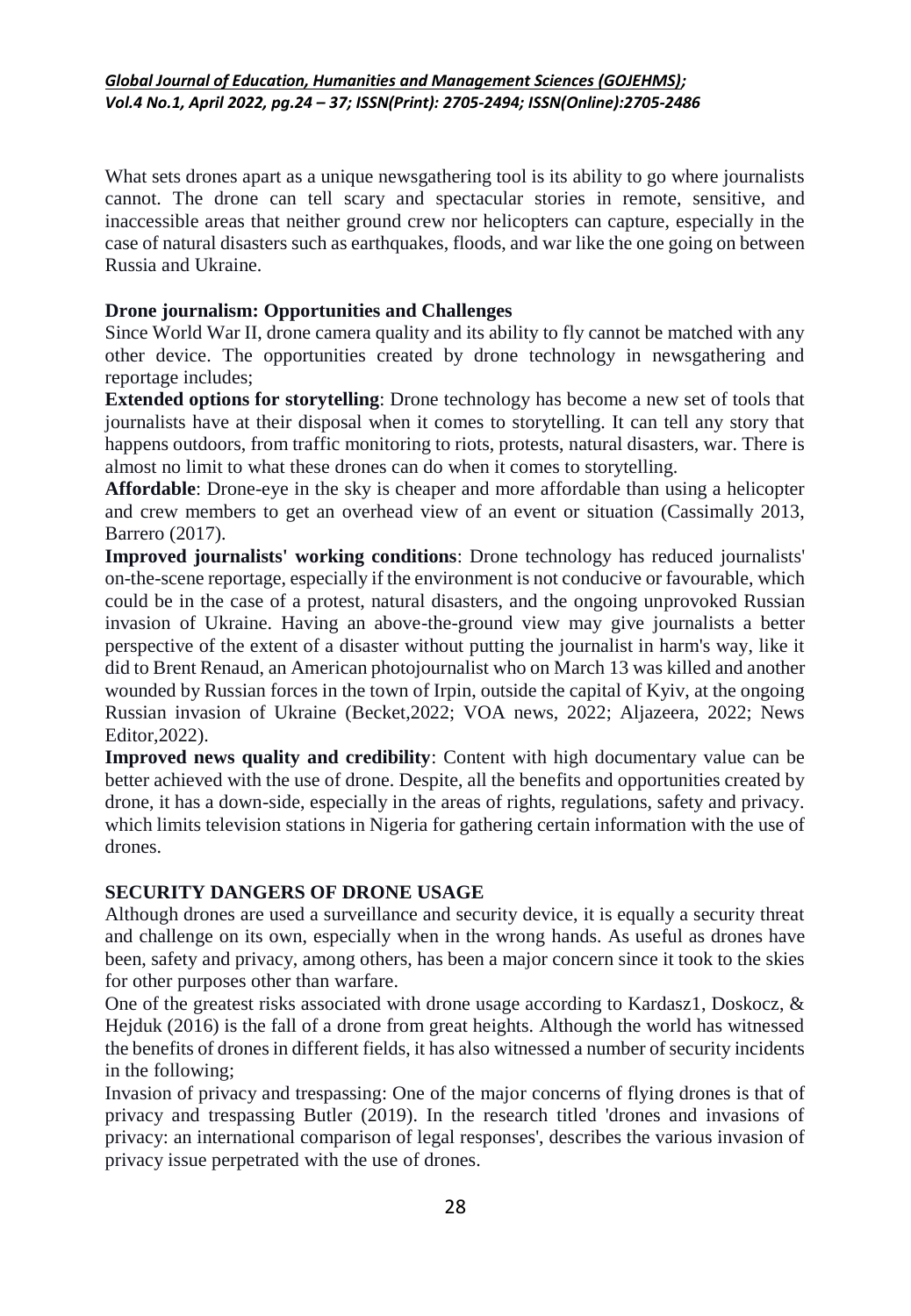**Loss of Eye:** As reported by Hilton (2017), in 2015, a toddler in England sustained a serious injury to his eyes when it was sliced open by a drone propeller after the operator lost control of the drone.

**Airspace Threats:** The crewless aircraft with no pilot or passengers can pose a serious threat to any flying machine with people and goods on board which is why flying drones in an airport or even close to it is restricted. In the UAE, for instance, a recreational UAV hovering around the plane's airspace brought all flights to a halt for 55 minutes, and although no damage was done, the disruption had economic consequences (Solodov, Williams, Hanaeim & Goddard, 2017).

**Vehicles for weapons:** Before drone technology became a gadget for all, it had a solid military background and is still very much used for warfare. As it can be seen in the ongoing Russian invasion of Ukraine. Drone in the hands of terrorists, for instance, will cause destruction of properties and lives. Aside from using drone for shooting missiles and dropping explosives, small drones can be used to deliver chemical or biological agents in an attack. According to News24, the terrorist groups use the drone technology for surveillance in the northeast of the country causing an increase in death toll and causalities. **Criminal Activity/Smuggling:** Drones have been used to commit burglaries, smuggle contraband to prison inmates, delivering lethal weapons and so on.

Accident in the air: Faulty drone to a reckless pilot can cause collision in the air. However, this has proven dangerous on several occasions, one of which involved crashing into a 5th floor of a building in Cape Town, South Africa, with the drone colliding into the resident's head in 2016 (Forrest, 2018).

**Hacking:** Drone Hacking as stated by Pro Technologies (2016) is ranked high among the host of drone-related security risks. Drones store many data, with some holding more sensitive data than others, especially if it is a government-owned drone. Hacking does not only involve getting access to stored data but also tapping into the GPS coordinates to alter the flight plans of the drone, which can be done even when the drone is in the air. Confidential information could be leaked or used to the hacker's advantage which may cause damage to the parties involved.

Using drone technology, whether as a hobby or for work purposes has its risk, which can lead to severe complications if not cautious. The above reasons put a great responsibility on every drone pilot including journalist using drone for newsgathering working at any media outlets to be professional and ethical in the delivery of news gathered through drone.

# **General Drone Laws in Nigeria**

Earthofdrone.com (2021) in its website listed the following regulations guiding the use of drone in Nigeria.

- $\triangleright$  Authorisation must be obtained from the Nigerian Civil Aviation Authority (NCAA) before flying a drone, and the flight plans must be submitted to the NCAA.
- Drones weighing above 250 grams must be registered with the NCAA.
- $\triangleright$  The drone pilot must not be less than 16 years old.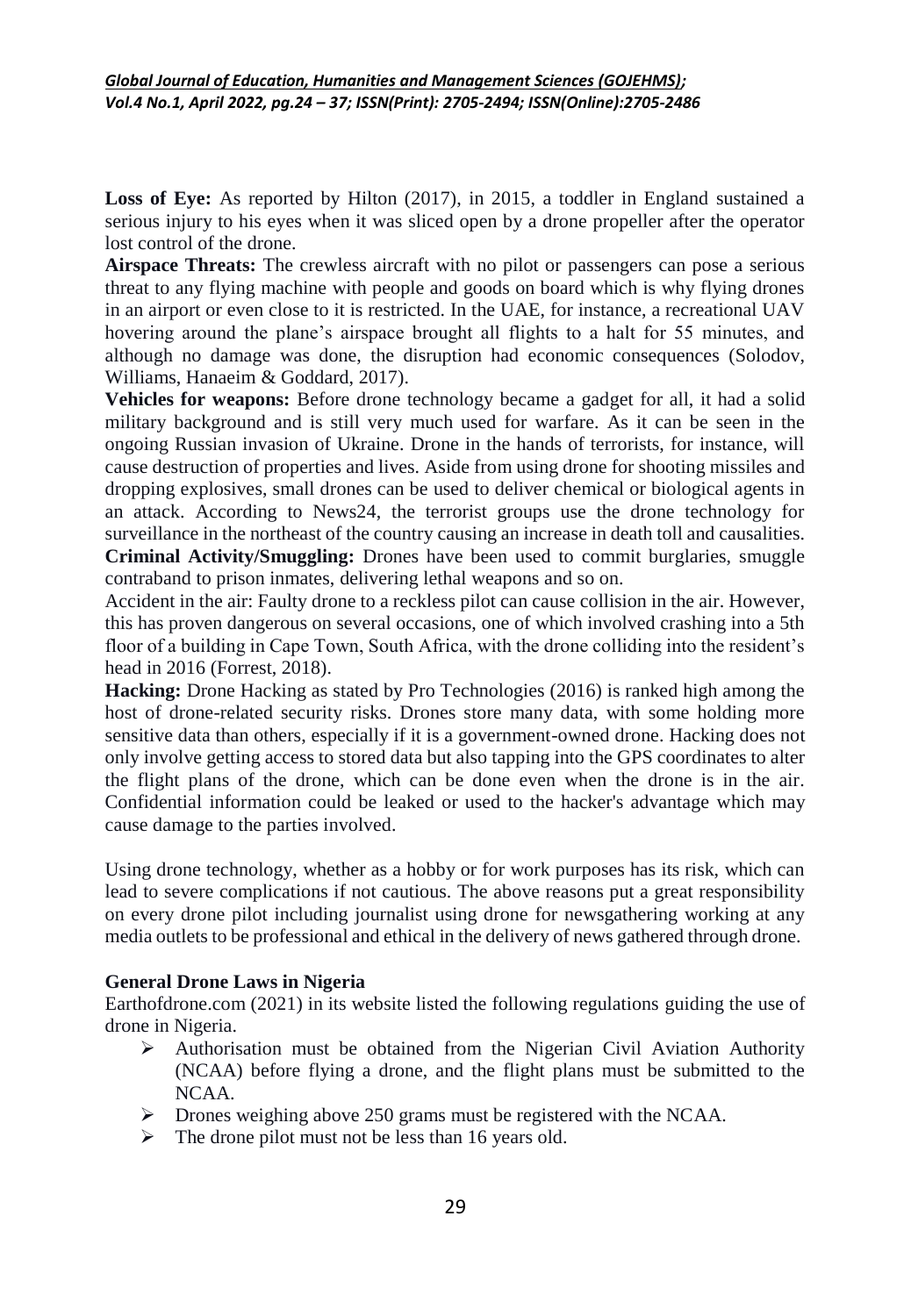- A Remotely Piloted Aircraft Systems Certificate must be obtained by the pilot before flying a drone in Nigeria.
- Avoid flying drone near the border or around the airport.
- $\triangleright$  Drone must not be flying over high seas without proper permission from the NCAA.

# **EMPIRICAL REVIEW**

Drones were expected to be 'game-changers' for media and society (Hamilton, 2015; Roug, 2014), a disruptive innovative technology (Belair-Gagnon [et.al,](http://et.al/) 2017) that would transform journalism and markets (Levine, 2014) and signal new value networks (Gynnild, 2014).

A multiple case study of audio-visual news and feature items from several different countries (Adams, 2018) identified thirteen hypothetical perspectives or 'narratives' in aerial filming which potentially affect journalism. These included a diagnostic view, a sense of global connection, drama through movement, a feeling of (unrealistic) power, suggestion of surveillance, beauty or art, unnecessary gloss and occasionally the immersion of the viewer.

The patterns of diffusion identified by Rogers (1995) were evident: the spread of drone journalism went from the ground up, from small to large, from periphery to center, and from online news sites to mainstream television. The BBC News was among the first TV stations. They debuted with their first "flying camera" in October 2013, but actually more than three years after the first successful uses of drones by paparazzi.

An increasing number of TV stations are using drones for news; there is a dearth of research about this topic from a diffusion standpoint. A survey conducted in 2016 by RTDNA and Hofstra University found that fewer than 20% of TV stations in the United States were using drones for news, although more than 20% indicated they were planning to implement the devices (Papper, 2017). Stations in the largest 50 markets had the highest percentage of drones. A similar study from the previous year showed that stations with more staff tended more to use the aerial vehicles (Papper, 2016).

A survey of local TV stations in the United States indicated that, although half of the stations owned drones, these were only used moderately, and the study found no evidence that drones were used because of their importance for news stories (Ferguson & Greer, 2019).

By providing images from a different perspective, one is able to tell a more complete story. Each perspective (ground, tripod, slider, and drone) provides a different way to tell a story. It uses "triangulation method" by providing various reference points to figure out and clearly identify image. (Schroyer, 2014). Areas that were once considered too dangerous, too remote or inaccessible in other ways now lay open for journalistic conquering. Furthermore, they opened up new cultures for individual learning, as proposed by Thomas and Brown (2011). According to the interviews conducted by Belair-Gagnon et al. (2017, p. 5) among early adopters of drone journalism in the US, the main reasons for using flying cameras were "low cost," "more precise visualisation for storytelling," and "safe access to uncharted reporting terrains."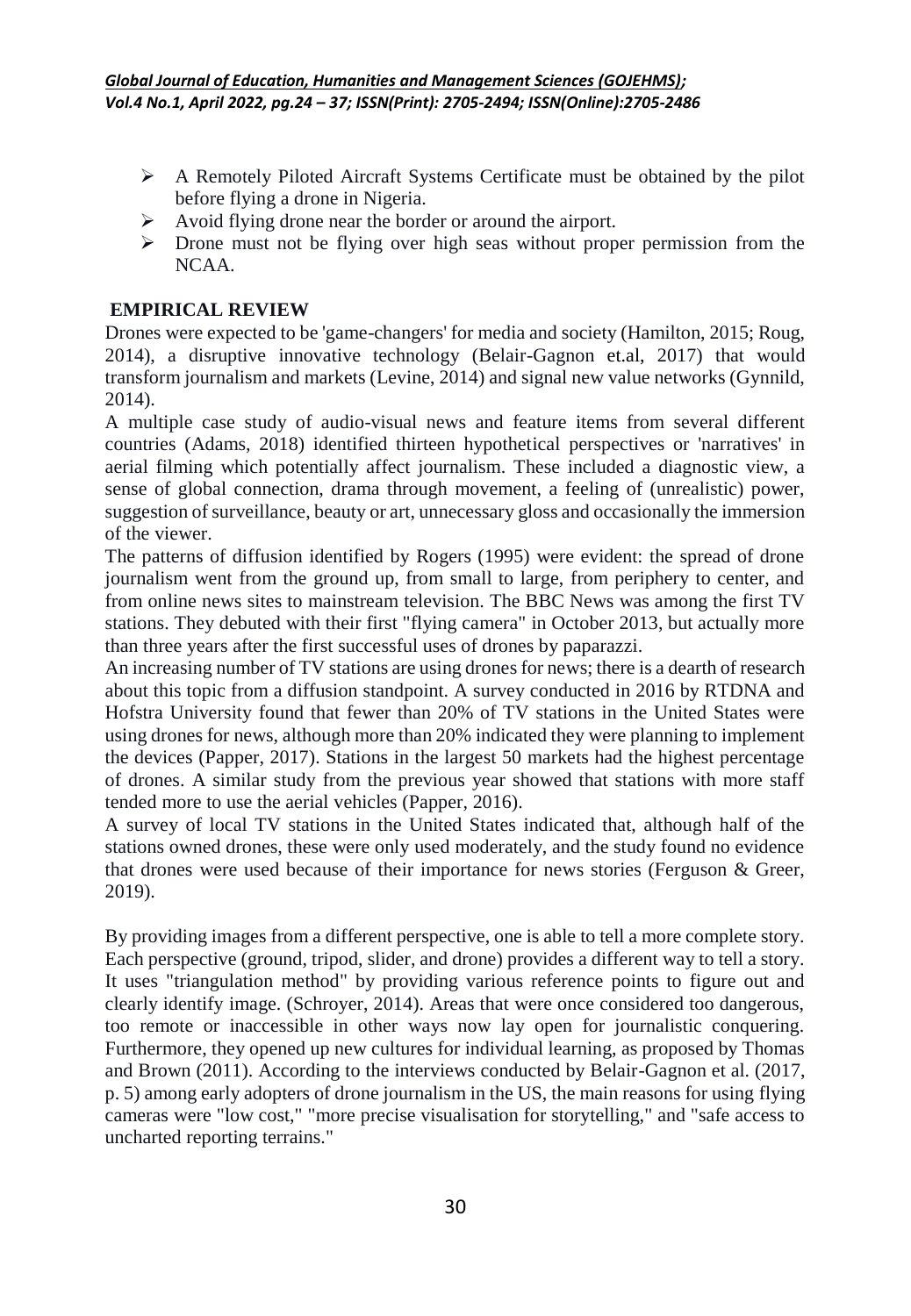Observers like Perritt and Sprague (2017b, p. 2) have argued that the barriers to the wider use of drones "are almost entirely political and regulatory, not technological." Regulation seems to play an essential role in terms of drone journalism. Compared with other countries, for example, Sweden and the US, Finland received its own drone act quite early; the Finnish drone rules came into effect in 2015 (Finnish Aviation Act, 2014), in Sweden in 2017, and in the US in 2018. Without a permissive legal environment, many news organisations are hesitant to adopt drones. The environment particularly affects the late majority and the laggards because these groups are reluctant to spend their relatively scarce resources on an innovation if there is any uncertainty about the benefits of doing so (Rogers, 1962). So far, about 40 countries have either declared a total ban on or have heavily restricted the use of camera drones. For example, the US and Sweden have temporarily banned the use of camera drones. In the US, drone journalism education was halted by the authorities from 2013 to 2016. In Sweden, a total ban on using drones for journalism lasted from autumn 2016 to summer 2017 (Gynnild & Uskali, 2018). Finland has never heavily restricted or banned the use of drones in journalism, which has enabled their diffusion.

Based on previous research on drone journalism, we can list several cases where only one incident or simply the threat of an incident has triggered a nationwide ban on the use of camera drones: Nepal in 2015, Kenya in 2015, Thailand in 2015, and Sweden in 2016. For example, in the Nepalese case, in the aftermath of a devastating earthquake, as powerful drone videos of the ruins of old buildings in Kathmandu began circulating online, the authorities instituted a nationwide drone ban, mainly to safeguard their country's image and tourism industry (Uskali & Gynnild, 2018).

# **THEORETICAL FRAMEWORK**

This research was anchored on Diffusion of Innovation Theory and Social Responsibility Theory including Technological Acceptance Model (TAM).

## **Diffusion of innovation theory**

Diffusion of innovation theory tends to come with techno-optimism baggage, implying that innovations replace or supersede previous technology, and journalism research has been criticised for being too technology-centred (Zelizer, 2019).

Rogers' (1962) diffusion of innovations theory has been among the most influential theories for predicting how new technologies are communicated and adopted in societies, and it has contributed significantly to the field of communication studies (Srivastava & Moreland, 2012).

Edgerton (1999) has placed innovation discourse in a larger societal context and provided a historically grounded approach for analysis. The key point is that innovation discourse in itself is an important part of modern society, which makes objects that can be linked to notions of the 'new' or 'groundbreaking' inherently important and interesting.

Edgerton argues that rather than adoption, which he suggests can be rather swift and easily traceable, analysis of technological changes should focus on the extent and forms of the uses of technology. On the other hand, Rogers (1995) argued that the implementation of innovation requires knowledge of its compatibility with existing practices.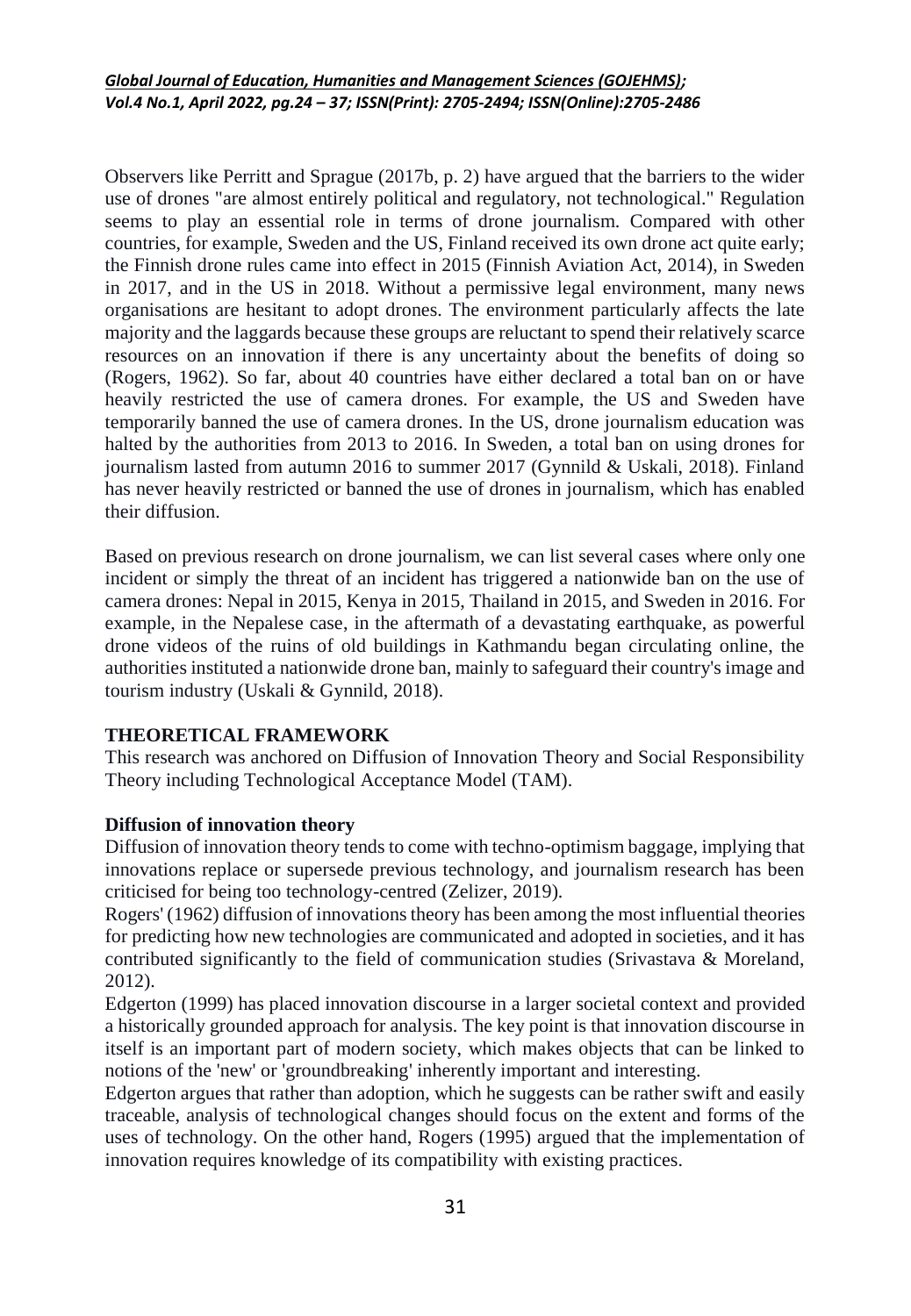Müller & Tworek (2016) have proposed the idea of 'imagined use' as a fruitful category of analysis. In an innovation-centric society such as ours, optimistic projections of the potential of new technologies into the future can often serve to guide and influence practical choices in the present. Their analysis highlights the importance of the contents of what can be called the 'hype' phase.

# **Social Responsibility Theory**

Due to the aforementioned reason behind why countries invoke ban on the use of drones for newsgathering and live broadcast of news report on television, the researcher will base this research on Social Responsibility Theory. Social Responsibility Media Theory was propounded in 1956 by F. S. Siebert, T. B. Peterson and W. Schramm. The major premise of the theory is that freedom carries affiliated obligations, and the press, which enjoys a privileged position under the government, is obliged to be responsible to society for carrying out certain essential functions of mass communication. Ineji et al. (2014) noted that, Social Responsibility theory of mass media is a new concept that started in the mid-20th century and is used mostly by developing and least developed countries. The theory started from Europe and took shape with the Commission of the Freedom of Press that was commissioned in the United States in 1947.

The theory emphasises the importance of media freedom to scrutinise power and to provide accurate information as the Fourth Estate of the Realm. It suggests that media content should be filtered thoroughly by self-regulation- voluntary efforts of the media owners and practitioners before disseminating same to the public (Donsbach, 2007, p. 16). Social Responsibility theory replaced libertarian theory with the view that libertarianism totally supports the freedom of thoughts and right to privately owned opinion without the fear of censorship from the government, who holds the power to control and suppress media. After the emergence of this theory, professionalism in the media started to be taken seriously. The Hutchins Commission on Freedom of the Press was set up to re-examine the concept of press freedom as enunciated in the Libertarian or Free Press Theory

## **Technology Acceptance Model (TAM)**

Technology Acceptance Model (TAM) was propounded by Davis in (1989). Technology acceptance model is one of the most influential models of technology acceptance. This model assumed that two primary factors influence an individual's intention to use a new technology is the perceived ease of use and perceived usefulness. According to Kalayou [et.al,](http://et.al/) 2020, technology acceptance model is concerned with factors that determine the behavioural intention of an individual to use new technologies from the end user's perspective. Technology acceptance model comprises of core variables of user motivation such as perceived ease of use, perceived usefulness, and attitudes towards new technology.

## **Summary**

The summation in all that has been written is the fact that drone is an innovative creative work of art that has the ability to deliver products for the sales and marketing industry, and be used as a weapon of war-the primary aim for its invention since World War II. Additionally, it can be used in the media for information gathering to be transmitted live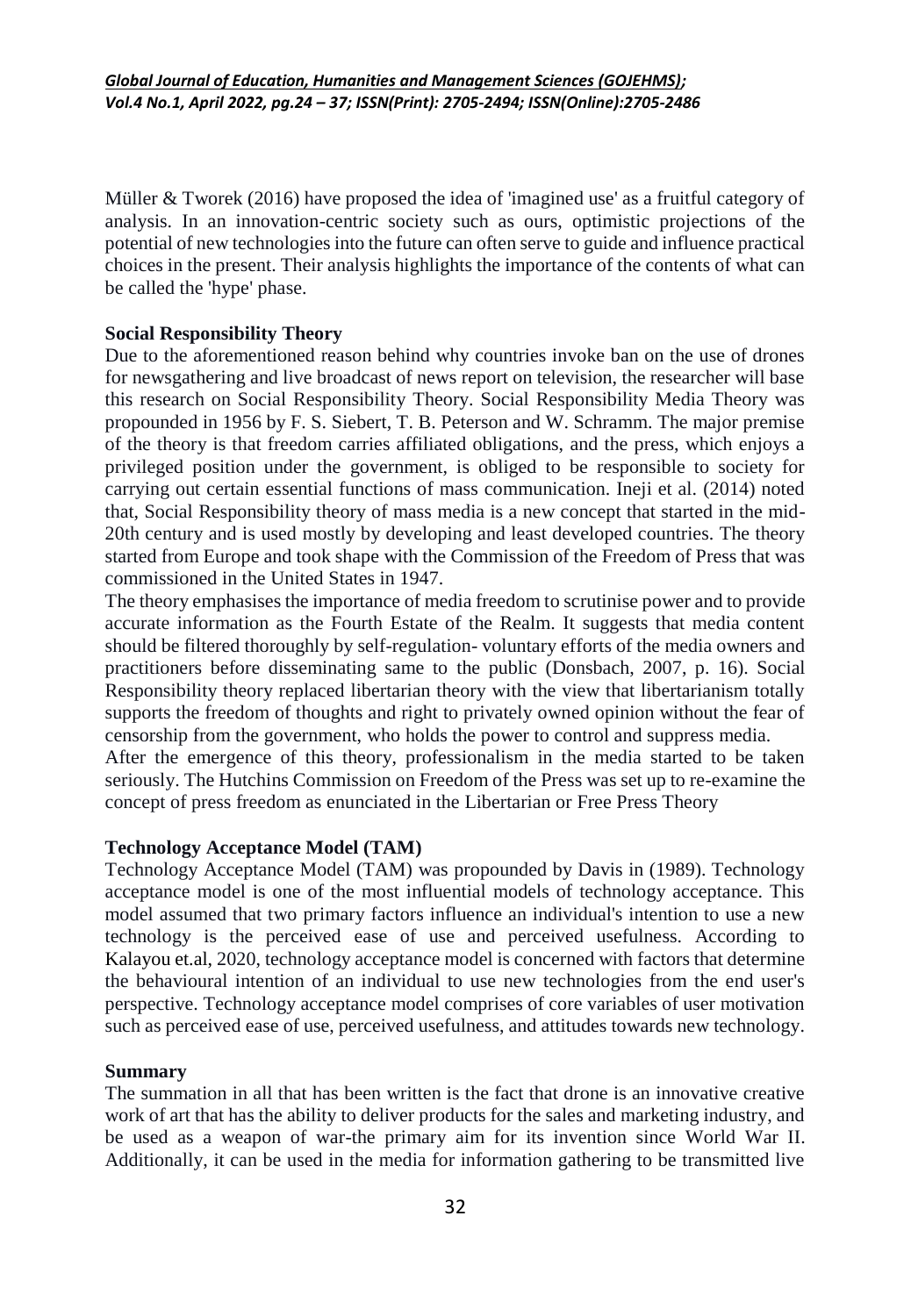on TV in Nigeria or online streaming for the world to see. Though, Unmanned Aerial Vehicle (UAV) has a few challenges despite its almost perfect nature and functions. Using drones for newsgathering can invade people's privacy, hack vital information, cause serious air accidents when mishandled and can also be used as a spy in and outside countries.

However, drones in newsgathering for television broadcast assist to facilitate quick access to information, penetrates volatile areas without a record of casualty of journalists during protest or war, it also presents high-tech visuals and pictures to depict professionalism.

Therefore, the study's position is that drone is a good fit for television broadcasting but the code of ethics for journalist must be strictly adhered to, to avoid litigation(s) from aggrieved organisations or persons.

#### **Conclusion/Recommendation**

Based on the use of extant studies on drone and television broadcasting, the following conclusion and recommendation were made.

Drone technology is a disruptive technology to the media industry and will be adopted more by several media companies for newsgathering due to several benefits that can be achieved at the expense of the investment in acquiring this technology and enough skilled journalist to use it.

Studies revealed that enough researchers are not considering drone journalism in Africa presently because there are very few articles that are available on this topic. Despite evidences showing the increase in the adoption of the technology in North America and Europe; there are still challenges regarding regulations, ethics, laws and technical knowhow, especially in Africa.

There is no controversy to the benefits and contributions of drones in newsgathering for local TV stations based on the findings of researchers over the years. However, there are challenges regarding regulations, ethics, laws and technical know-how.

Local television stations should overcome the challenges and embrace the use of drones for newsgathering as they strictly uphold the tenets and ethical rules that guides journalism.

#### **REFERENCES**

- Adams, C. (2018). Tinker, Tailor, Soldier, Thief: An Investigation into the Role of Drones in Journalism. *Digital Journalism*.http://DOI: 10.1080/21670811.2018.1533789
- Alao, D., Uwom, O., & Alao, A. (2013). Theory and practice of international communication. *GrailGraphiX*.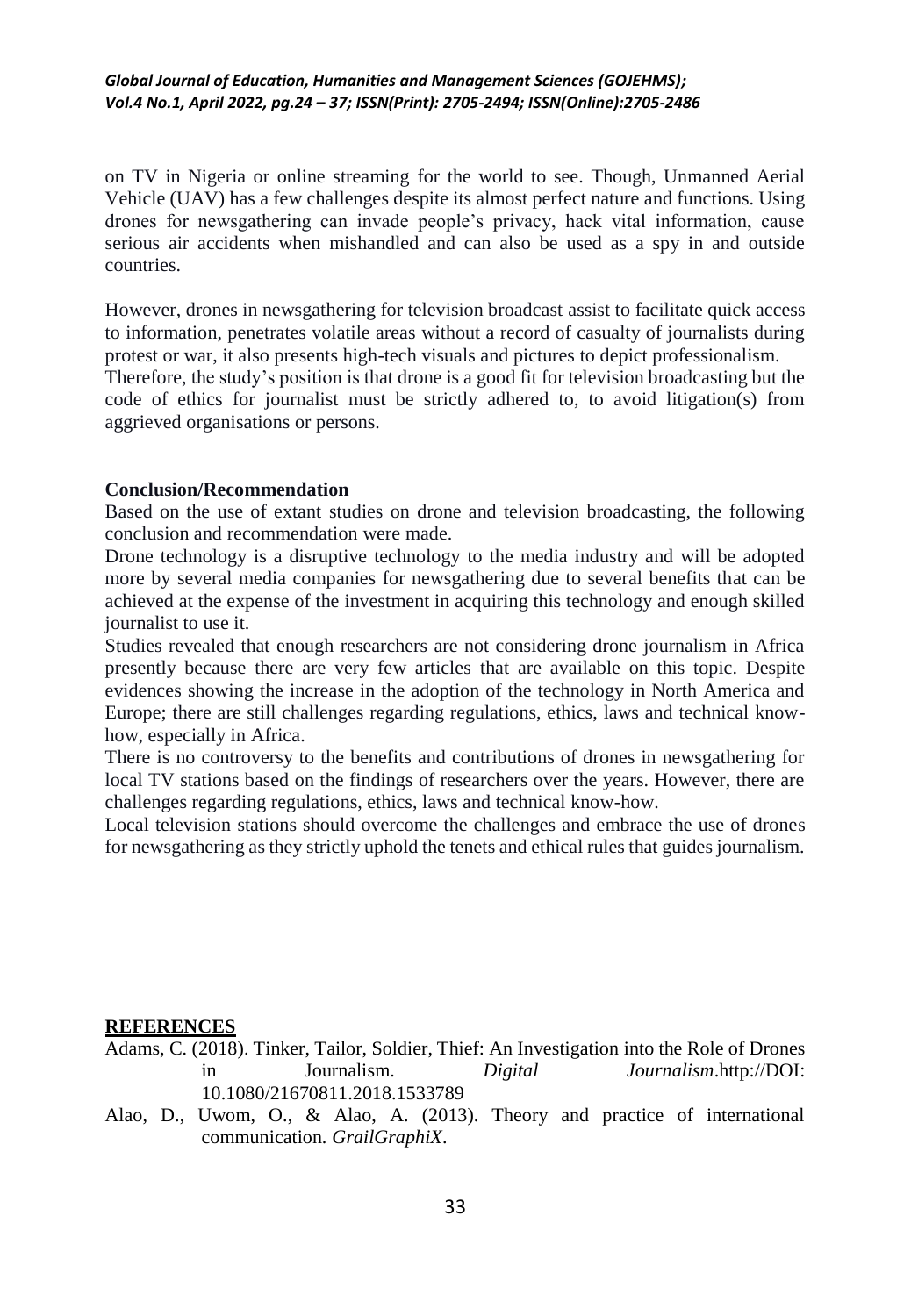- Aljazeera, (2022, March 13). Brent Renaud: US Journalist killed in Ukraine. *Aljazeera.*  https://www.aljazeera.com/news/2022/3/13/brent-renaud-us-journalist-killedin-ukraine
- Becket, S. (2022, March 14). American Journalist Brent Renaud shot and killed by Russian forces in Ukraine. *CBS News* https://www.cbsnews.com/news/brent-renaudukraine-russia-american-journalist-killed/
- Belair-Gagnon, V., Owen, T., and Holton, A. E. (2017). Unmanned aerial vehicles and journalistic disruption*.Digital Journalism*. http://DOI:10. 1080/21670811.2017.1279019.
- Bellows, B. (2013). Floating toward a sky near you: Unmanned aircraft systems and the implications of the FAA modernization and reform act of 2012. *Journalism of Air Law and Commerce*
- Business Insider Intelligence (2017). Here's how drones are transforming news media. www.businessinsider.com/heres-how-drones-are-transforming-news-media-2017- 1
- Butler, D. (2019). Drones and invasions of privacy: An international comparison of legal responses. *UNSW Law Journal 42(3)* 1039-1074
- [Chamayou,](https://www.researchgate.net/publication/317670365_Gregoire_Chamayou_A_Theory_of_the_Drone_Trans_Janet_Lloyd_New_York_The_New_Press_2014_304_pp) G. (2014).A Theory of the Drone*.* Trans. Janet Lloyd. New York: The New Press, [pp.304](https://www.researchgate.net/publication/317670365_Gregoire_Chamayou_A_Theory_of_the_Drone_Trans_Janet_Lloyd_New_York_The_New_Press_2014_304_pp)
- Clarke, R. (2014). The regulation of civilian drones' impacts on behavioural privacy.*Computer Law & Security Review*, 30, 286– 305,
- Corcoran, M. (2012): 'Drone journalism takes off'.*ABC News.*  http://www.abc.net.au/news/2012-02-21/drone-journalism-takes-off/3840616
- Culver, K. *(2014).*From battle to newsroom: Ethical implications of drone technology in journalism.*Journal of Mass Media Ethics*.http://doi:10.1080/08900523.2013.829679
- Daramola, I. (2003). Introduction to Mass Communication (2nd ed.). Rothan Press Ltd.
- Davis, F. (1989). Perceived usefulness, perceived ease of use, and user acceptance of information technology.*MIS Quarterly* 13:319–40.
- Davis, L.M. (2015). *Not Without a Pilot: Navigating the Space Between the First Amendment*

*and State and Federal Directives Affecting Drone Journalism,* 49 Ga. L. Rev.

1159

- Earthofdrones, (2021). Drone Regulation Nigeria. [https://earthofdrones.com/drone](https://earthofdrones.com/drone-regulations-in-nigeria/)[regulations-in-nigeria/R](https://earthofdrones.com/drone-regulations-in-nigeria/)etrieved March 12, 2022
- Edgerton, D. (1999*).* From innovation to use: Ten eclectic theses on the historiography of technology. *History and Technology, an International Journal*, 16(2), 111– 136.
- Finnish Aviation Act, 864 & 9, 57 and 70 (2014). [https://arkisto.trafi.fi/filebank/a/1444223591/7ded5988558660d38599203de9](https://arkisto.trafi.fi/filebank/a/1444223591/7ded5988558660d38599203de96117fe/18706-%20OPS_M1-32_RPAS_eng.pdf) 6117fe/18706- [OPS\\_M1-32\\_RPAS\\_eng.pdf](https://arkisto.trafi.fi/filebank/a/1444223591/7ded5988558660d38599203de96117fe/18706-%20OPS_M1-32_RPAS_eng.pdf)
- Fisher, D. E., Fink, D. G., Fisher, M. J. & Noll, A. M. (2020). Television. *Encyclopedia Britannica*. https://www.britannica.com/technology/television-technology. Accessed 12 March 2022.
- Flynt, J. (2017). Beginners Guide to drones*.* https://3dinsider.com/drone-guide/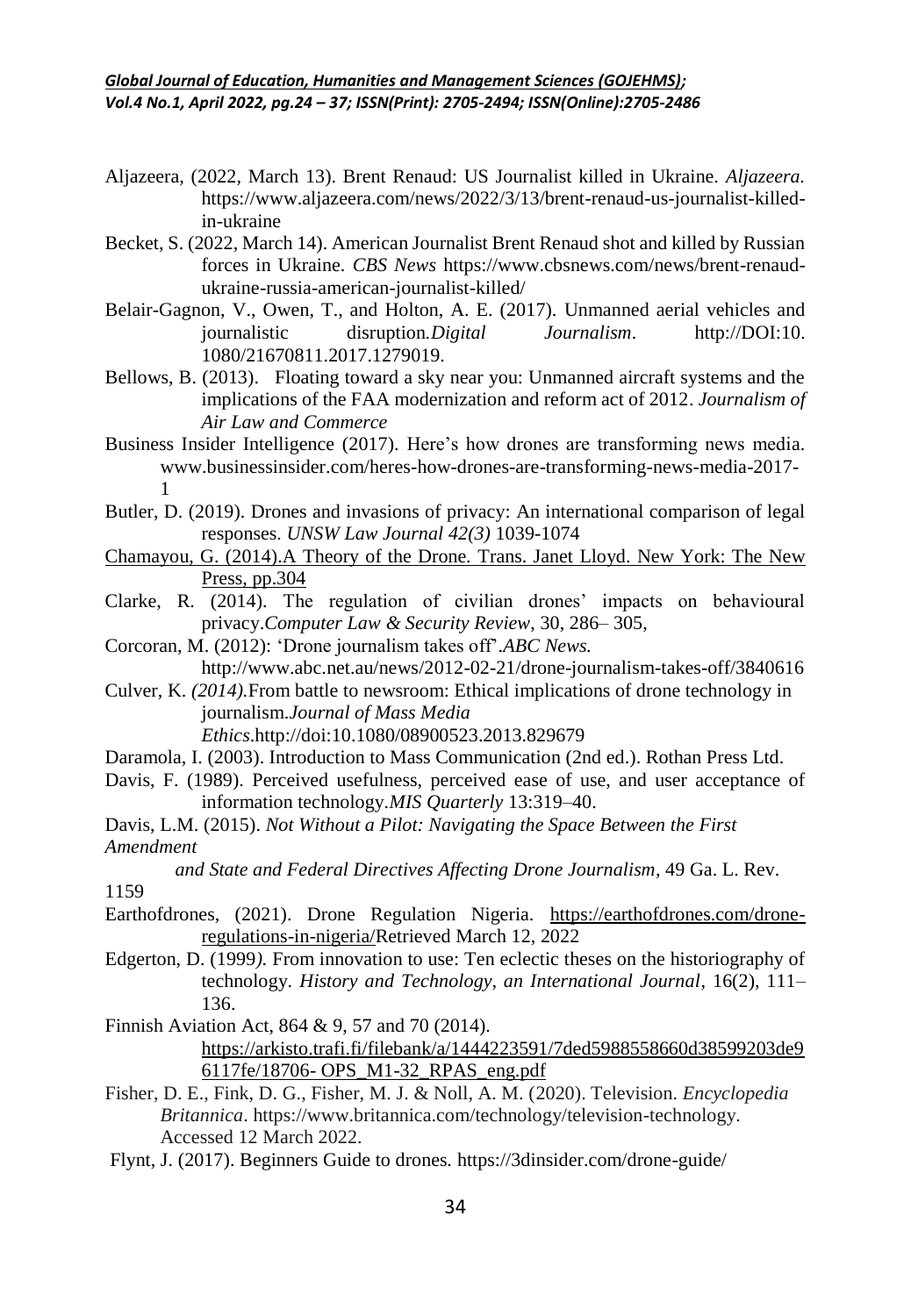Greer, C. F., & Ferguson, D. A. (2014). Tablet computers and traditional television (TV) ViewingConvergence.*The International Journal of Research into New Media Technologies, 21(2), 244– 256.* http://doi:10.1177/1354856514541928

Goldberg, D. Corcoran, M. and Picard, R. (2013). Remote Piloted Aircraft Systems and Journalism: Opportunities and Challenges of Drones in Newsgathering.*Reuters Institute for the Study of Journalism*

Gynnild, A., & Uskali, T. (Eds.). (2018). Responsible Drone Journalism (1st ed.). *Routledge*. https://doi.org/10.4324/9781315163659

Hamilton, J. F. (2020). Drone journalism as visual aggregation: Toward a critical history:*Media and Communication*, *8(3),* 64–74.

Hilton, L. M. (2017, July 17). Personal Injury and Property Damage with Drones. https://www.bfvlaw.com/personal-injury-and-property-damage-with-drones/

Ineji, P. U., Nkanu, E. A.,&Okoi, P. E. (n.d.). Social responsibility media theory and its implication for media professionalism in Nigeria.J*ournal of Media, Communication &Languages, 6(1),* 242-255

Kalayou, M. H., Endehabtu, B. F., and Tilahun, B. (2020). The applicability of the modified Technology Acceptance Model (TAM) on the sustainable adoption of eHealth systems in resource-limited settings. *Department of Health Informatics, Institute of Public Health, College of Medicine and Health Sciences, University of Gondar, Gondar, Ethiopia.*http://DOI: [10.2147/JMDH.S284973](https://doi.org/10.2147/jmdh.s284973)

Klauser, F. and Pedrozo, S. (2015). Power and space in the drone age: a literature review and

politico-geographical research agenda.*Copernicus Publications for the Geographisch-Ethnographische Gesellschaft Zürich & Association Suisse de Géographie.* 

http://doi:10.5194/gh-70-285-2015

Komolafe, O. (2018). Drone technology and news gathering among selected staff in Channels

television and Television Continental (TVC**)** [Unpublished master's dissertation]. *Redeemer's University,* Ede, Nigeria

- Kusamotu & Kusamotu (2017). Drones in Nigeria? Retrieved from www.kusamotu.com/drones-in-nigeria/
- **Müller, S.** M. and Tworek, H. J. S. (2016). Imagined use as a category of analysis: new approaches to the history of technology. Vol.32:2, 105-119. http://DOI: 10.1080/07341512.2016.1218957
- News Editor (2022, March 14). Russia/Ukraine war: US filmaker killed in Irpin crossfire. *The Street Journal.*
- Ntalakas, A., Charalampos, D., George K., and Andreas V. (2017)."Drone Journalism: Generating Immersive Experiences." *Journal of Media Critiques[JMC].*  http://*DOI:10. 17349/jmc117317*
- Okocha, D. O., Agaku, T. and Ola-Akuma, R. O. (2021). Drone journalism: the empirical arguments for its utilization in investigative journalism in Nigeria human discourse Vol. 1, No. 4, 2021. <https://ssrn.com/abstract=3936487>

Oyekola, T. (2021, December 23). NAN deploys drones in six states for news coverage. *Punch*